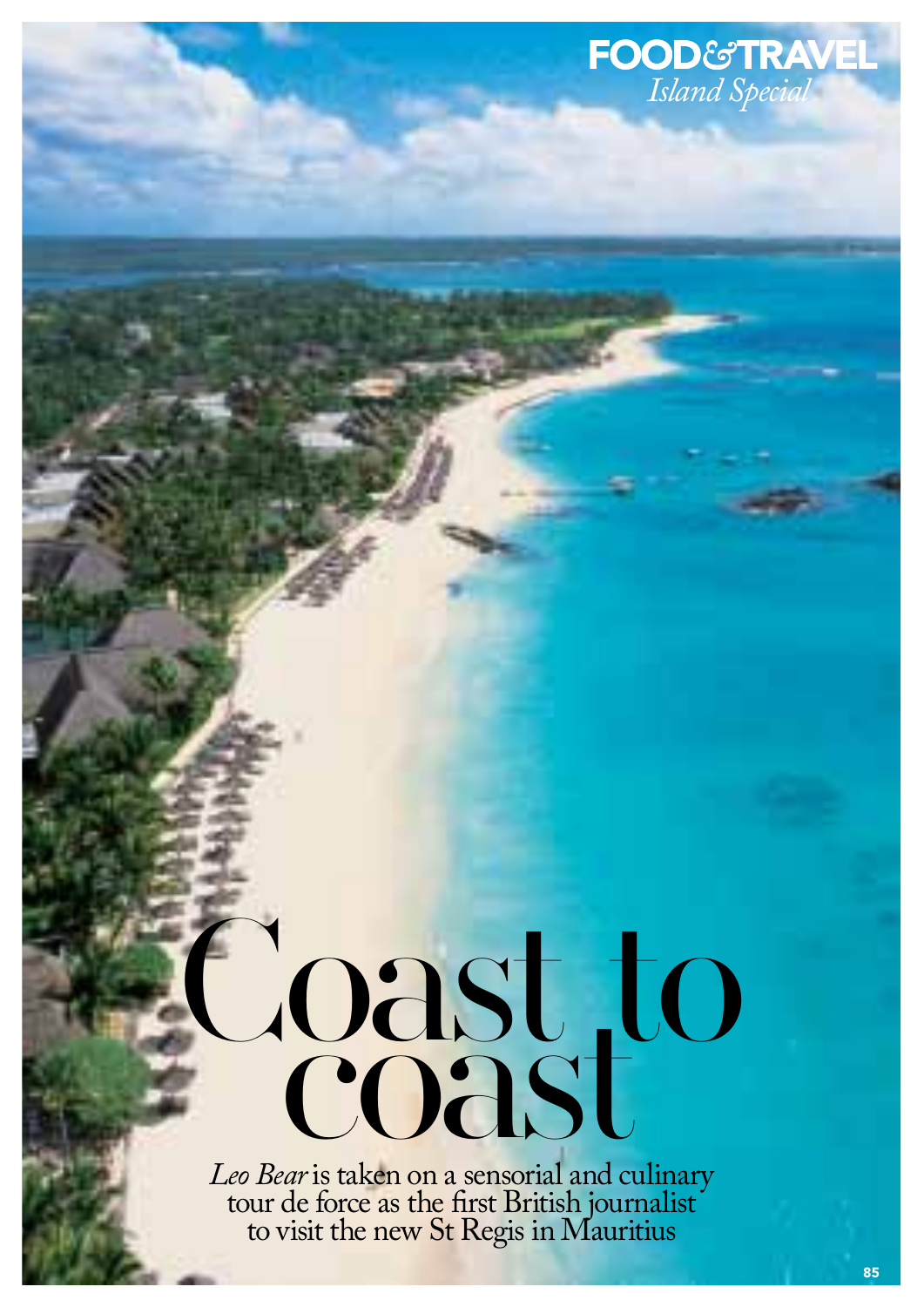



I'm in a brand-new white Jaguar I<br>speeding along the Mauritius co<br>with the Indian Ocean on one si<br>handsome Tic-Tac-proffering dr<br>the other, but all I can think abo<br>cold sensation creeping up my back. 'm in a brand-new white Jaguar XJ speeding along the Mauritius coastline with the Indian Ocean on one side and a handsome Tic-Tac-proffering driver on the other, but all I can think about is the

As ramshackle towns with little more than a beaten-up épicerie or boulangerie give way to fields of sugar cane and vast stretches of forest, I gaze at tree-encrusted pitons rising like shards of green glass in the distance. But I still can't shake the icicles rising up my spine.

'What on earth is going on with my seat?' I finally ask the driver. 'Climate control' he says with a chuckle. 'The leather is injected with a state-of-the-art cooling agent.' So far, so James Bond.

In fact, I am something of a spy today because I'm the first British journalist to see the new St Regis hotel on the southern tip of the island. They certainly chose their location well. Le Morne, a 550m mountain and one of Mauritius' best-loved landmarks,